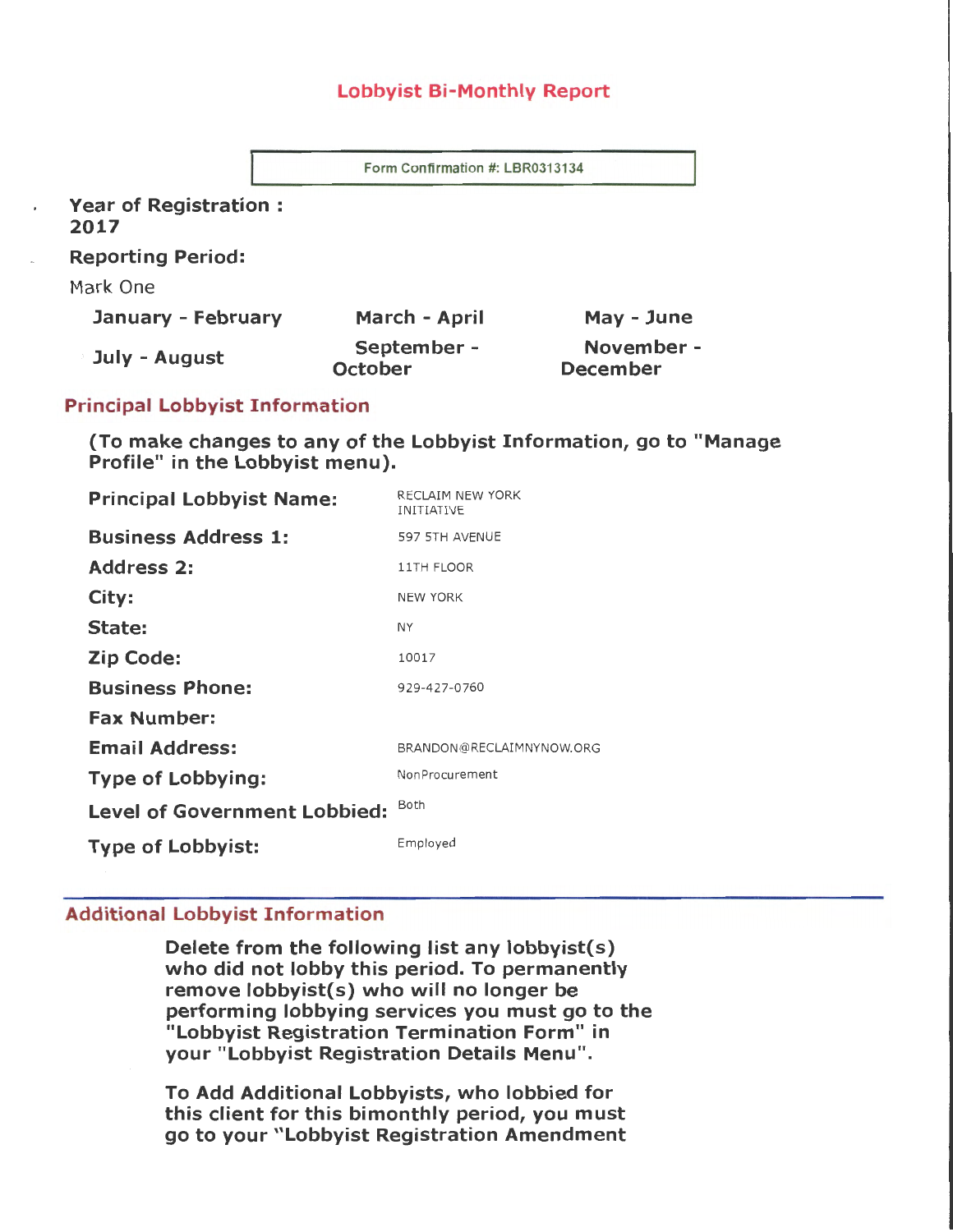# **form" in your "Lobbyist Registration Details Menu".**

| <b>First Name</b>                                         | <b>Last Name</b>               | ➀ |
|-----------------------------------------------------------|--------------------------------|---|
| MIKE                                                      | ARMSTRONG                      |   |
| JOHN                                                      | BYRNE                          |   |
| <b>DOMENICK</b>                                           | COCCHIARA                      |   |
| <b>BRANDON</b>                                            | MUIR                           |   |
| GEORGE                                                    | PHILLIPS                       |   |
| <b>Client Information</b>                                 |                                |   |
| <b>Client Business Name:</b>                              | RECLAIM NEW YORK INITIATIVE    |   |
| <b>Business Address 1:</b>                                | 597 5TH AVENUE                 |   |
| <b>Address 2:</b>                                         | 7TH FLOOR                      |   |
| City:                                                     | <b>NEW YORK</b>                |   |
| State:                                                    | <b>NY</b>                      |   |
| <b>Zip Code:</b>                                          | 10017                          |   |
| Country:                                                  | US                             |   |
| <b>Business Phone:</b>                                    | 929-427-0760                   |   |
| <b>Fax Number:</b>                                        |                                |   |
| <b>Chief Administrative Officer</b><br><b>First Name:</b> | <b>BRANDON</b>                 |   |
| <b>Chief Administrative Officer</b><br><b>Last Name:</b>  | MUIR                           |   |
| <b>Chief Administrative Officer</b><br>Title:             | <b>EXECUTIVE DIRECTOR</b>      |   |
|                                                           | <b>Third Party Information</b> |   |
| Name:                                                     |                                |   |
| <b>Business Address 1:</b>                                |                                |   |
| <b>Address 2:</b>                                         |                                |   |
| City:                                                     |                                |   |
| State:                                                    |                                |   |
| Zip Code:                                                 |                                |   |
| Country:                                                  |                                |   |
| <b>Business Phone:</b>                                    |                                |   |
|                                                           |                                |   |

# **Summary of Compensation and Reimbursed Expenses for this period**

| Compensation            | <b>Reimbursed</b> |
|-------------------------|-------------------|
| <b>(Current Period)</b> | <b>Expenses</b>   |
| Only)                   |                   |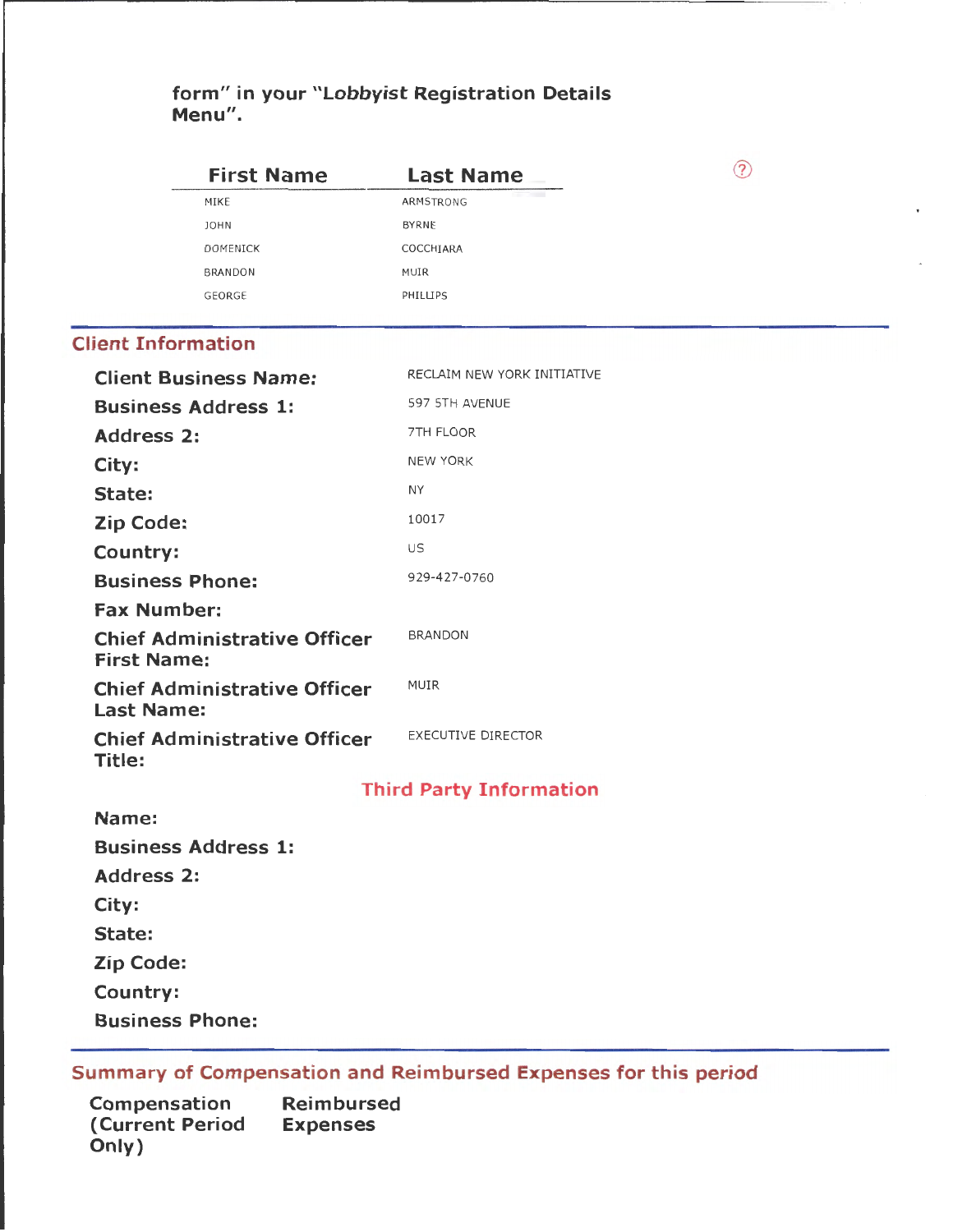5616

**Other Lobbying Expenses (Current Period Only) A.Report in the aggregate all expenses less than or equal to \$75 B.Report in the aggregate all expenses for salaries of non-lobbying employees:**  275 3213

**C.Itemize all expenses exceeding \$75** :6

**I have no itemized expenses to report for this period.** 

**Check box to agree with previous statement or enter expenses below** 

| <b>PaidTo</b>                               | <b>Date</b> | <b>Purpose</b>   | <b>Ad? SocialEvent? Amount</b> |                   |
|---------------------------------------------|-------------|------------------|--------------------------------|-------------------|
| <b>EMPIRE SOLUTIONS</b><br>CONSULTING L.L.C | 07/31/2017  | CONSULTING       |                                | 945               |
| <b>EMPIRE SOLUTIONS</b><br>CONSULTING L.L.C | 08/31/2017  | CONSULTING       |                                | 1489              |
| <b>FACEBOOK</b>                             | 07/01/2017  | <b>ONLINE AD</b> | ✔                              | 1234              |
| <b>FACEBOOK</b>                             | 07/01/2017  | <b>ONLINE AD</b> | ✔                              | 1007              |
| <b>FACEBOOK</b>                             | 07/01/2017  | <b>ONLINE AD</b> | ∢                              | 177<br>$\epsilon$ |
| <b>FACEBOOK</b>                             | 07/01/2017  | <b>ONLINE AD</b> | ⊀                              | 155               |
| <b>FACEBOOK</b>                             | 07/06/2017  | <b>ONLINE AD</b> | ✔                              | 1113              |
| <b>FACEBOOK</b>                             | 07/11/2017  | <b>ONLINE AD</b> | √                              | 354               |
| <b>FACEBOOK</b>                             | 08/21/2017  | <b>ONLINE AD</b> | v.                             | 626               |
| <b>FACEBOOK</b>                             | 08/21/2017  | <b>ONLINE AD</b> | ∢                              | 626               |
| <b>FACEBOOK</b>                             | 08/21/2017  | ONLINE AD        | ∢                              | 493               |
| <b>FACEBOOK</b>                             | 07/01/2017  | <b>ONLINE AD</b> | ✔                              | 2962              |
| HERALD COMMUNITY<br><b>NEWSPAPER</b>        | 08/25/2017  | NEWSPAPER AD     | v                              | 2919              |
| <b>KNICKERBOCKER</b>                        | 07/12/2017  | DIRECT MAIL      | ✔                              | 6293              |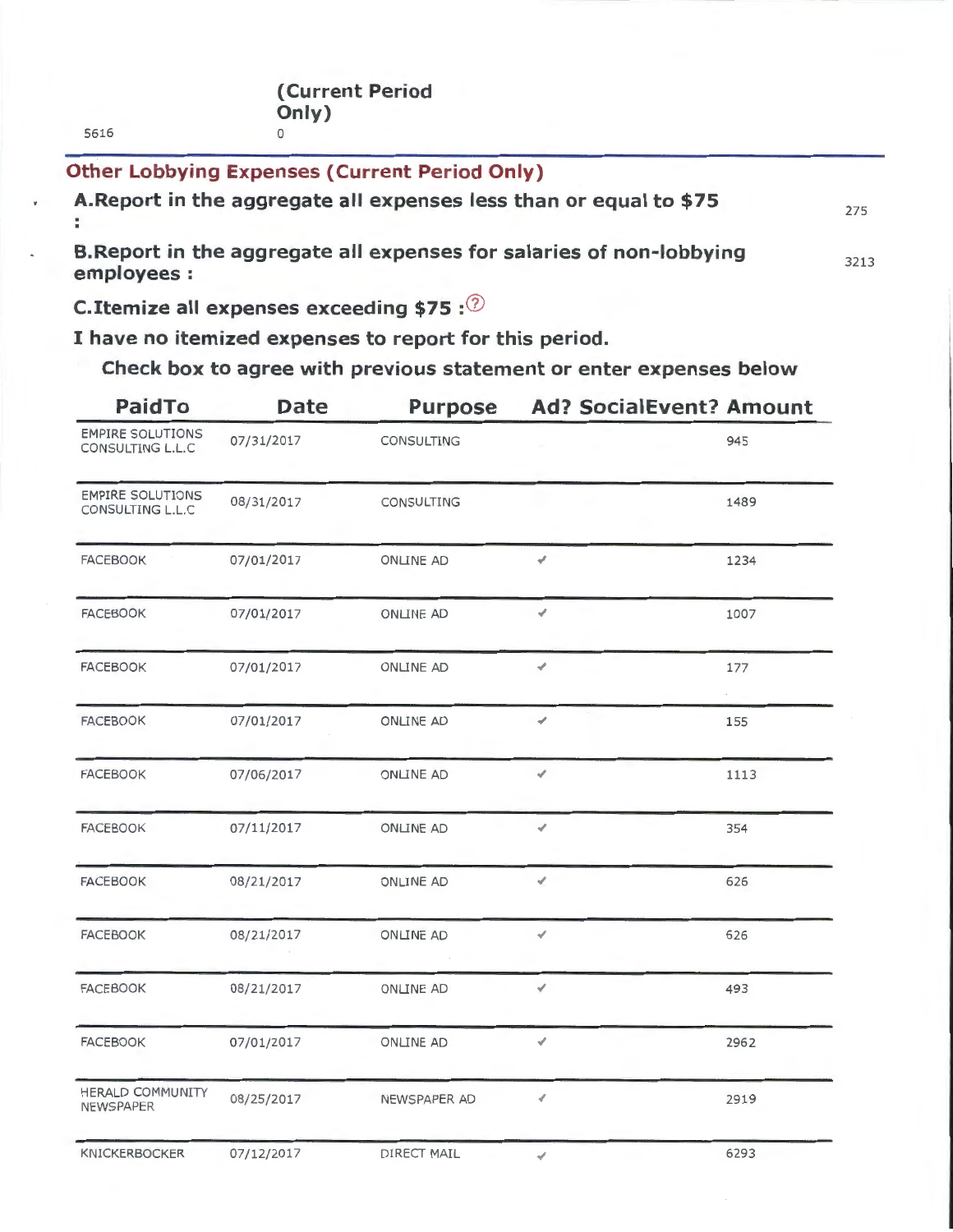## **D. Total expenses for current period** : \$ **23881**

## **Subject**

## **Subjects on which you lobbied:**

ETHICS REFORM, NYS BUDGET, NYS HEALTHCARE, NYS PENSION, NYS TRANSPORTATION, NYS ECONOMIC DEVELOPMENT, NYS INFRASTRUCTURE, COUNTY ILLEGAL FEES

#### **Person**

**Person, State Agency, Municipality or Legislative Body lobbied:** 

NYS ASSEMBLY, NYS SENATE, NYS EXECUTIVE CHAMBER, SUFFOLK COUNTY LEGISLATURE, SUFFOLK COUNTY EXECUTIVE, NASSAU COUNTY LEGISLATURE, NASSAU COUNTY EXECUTIVE, DUTCHESS COUNTY LEGISLATURE, ULSTER COUNTY LEGISLATURE, HEMPSTEAD TOWN SUPERVISOR, HEMPSTEAD TOWN COUNCIL

## **Bill**

## **Bill, Rule, Regulation, Rate Number or brief description relative to the introduction or intended introduction of legislation or a resolution on which you lobbied:**

CORTLAND COUNTY JAIL, NYS ECONOMIC DEVELOPMENT INITIATIVES, NYS S 4840, SUFFOLK COUNTY IR 1524, NYS TRANSPARENCY /OVERSIGHT, NYS TRANSPORTATION/MTA, NYS PENSIONS, NYS MANDATES, NYS ENERGY, NYS VIDEO GAME SUBSIDES, TOWN OF LANSING- ENERGY, NYS HEALTHCARE, ULSTER COUNTY LICENSING, HEMPSTEAD ETHICS REFORM, ST. LAWRENCE COUNTY ETHICS

## **Title**

**Title and Identifying # of procurement contracts and documents on which you expect to lobby:** 

**No details were entered.** 

## **Number or Subject Matter**

**Number or Subject Matter of Executive Order of Governor/Municipality on which you expect to lobby:** 

**No details were entered.** 

## **Subject Matter**

**Subject Matter of and Tribes involved in tribal-state compacts, etc on which you expect to lobby:** 

**Top**